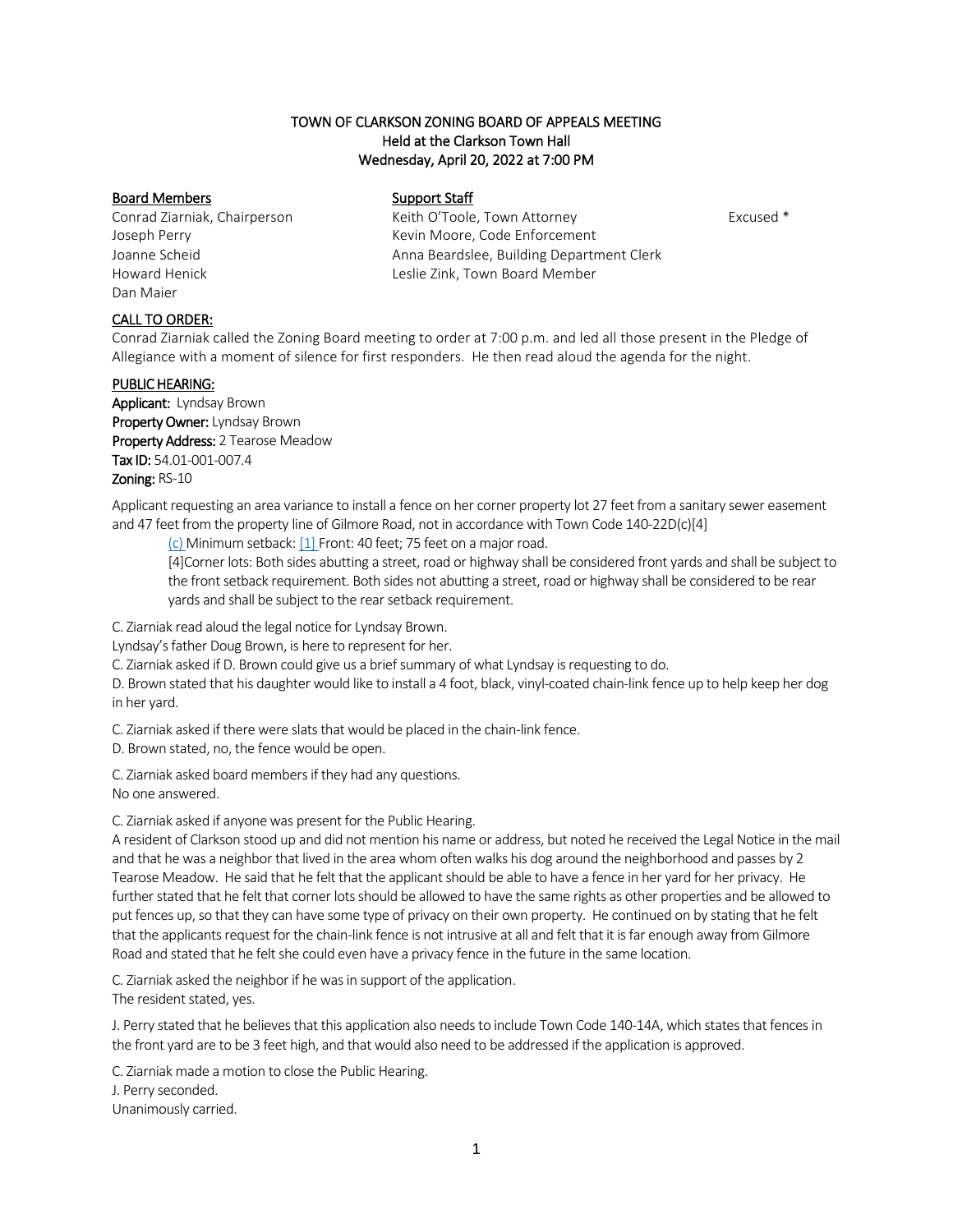C. Ziarniak asked if Board Members had any comments.

J. Perry thanked D. Brown for having the stakes up on the property as the board members requested. He further stated that it made it easier for the Board Members to see the proposed fence location. J. Perry also stated that the trees that are in the yard, will not be removed to install the fence, and will provide same shading of the fence.

J. Perry asked if the 4 foot fence will be able to keep the dog secure.

D. Brown stated, yes.

C. Ziarniak made a motion for SEQR that this is a Type II action with a negative declaration and will not need further environmental review.

J. Scheid seconded.

Unanimously carried.

J. Perry made a motion to grant relief from Town Codes 140-22D(c)[4] and 140-14A, to approve and allow the applicant to install a 4 foot chain-link fence as per the application, with no conditions.

H. Henick seconded. Unanimously carried.

# NEW BUSINESS:

Applicant: Tim and Kyla Giles Property Owner: Tim and Kyla Giles Property Address: 9094 West Ridge Road Tax ID: 53.02-001-005.1 Zoning: RS-20

Applicant requesting an area variance to install a 12x28' shed 24 feet from the road, not in accordance with Town Code 140-7E(1[\) w](https://ecode360.com/8650564#8650564)hich states,

Any required yard shall be entirely open and unoccupied by buildings other than:

[\(1\)](https://ecode360.com/8650565#8650565) Entrance porch or steps not over seven feet deep in a front yard.

C. Ziarniak read aloud the application request for Tim and Kyla Giles and then read through the application questions and answers that the applicant wrote.

# 1) What benefit would be derived by the applicant seeking a variance?

*We will store our tractor in the shed to be easily able to plow the driveway in the winter. Fence will reduce road noise from Ridge Road.*

#### 2) What desirable changes will be produced in the character of the neighborhood by the granting of the area variance?

*None. Shed and fence will be an attractive improvement to the look of the property.*

# 3) What other methods does the applicant have to achieve the benefit other than the area variance?

*We could park the tractor in the yard near the driveway all winter. This is unsightly and increases* 

*opportunity for theft.*

#### 4) Is the requested area variance substantial?

*No. Some of the nearby houses on 104 are closer to the road than our proposed shed location.*

# 5) Will the proposed variance have an adverse effect or impact on the physical or environmental conditions in the neighborhood?

*No.*

# 6) Was the alleged difficulty self-created?

*No. We do not have sufficient storage near the driveway to keep the tractor. This past winter I could not plow when the tractor was stuck in the back yard when we received 15" of snow.*

C. Ziarniak explained the pictures that were submitted with the application, which included the following:

- Pictures of what the property would look like with both the shed and fence that is being proposed.
- An overlaid survey map of the property that included distances and measurements of the proposed shed and fence.
- Pictures that showed the proposed shed itself.